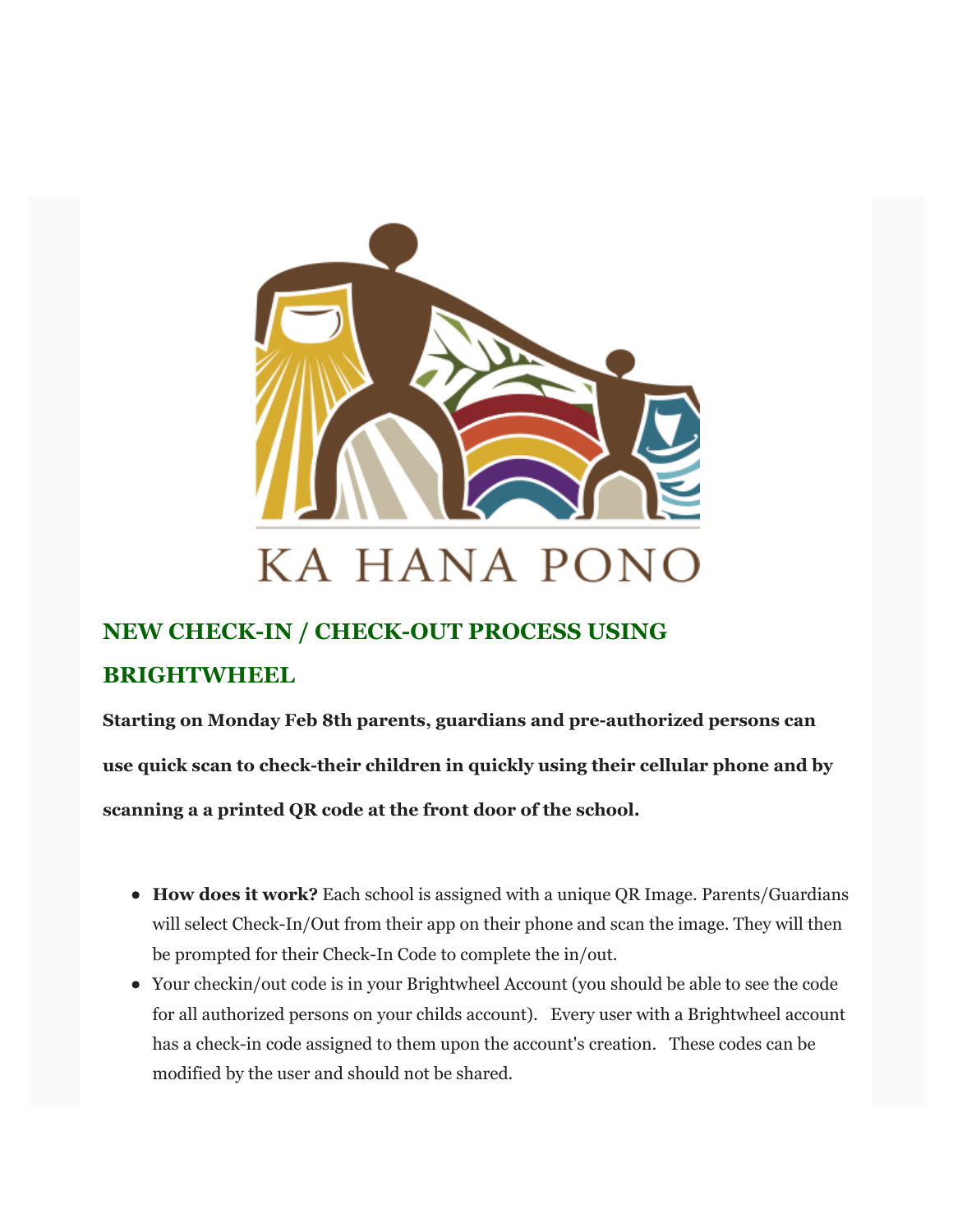**What if a parent forgets or doesn't have a smartphone?** No problem, we will always be able to switch over to traditional check-in on paper.



## **Here is where you find your checkin/out code:**

- 1. Log into the brightwheel mobile app
- 2. Choose the three horizontal lines in the top-left hand corner
- 3. Choose **Edit Profile** under your profile picture
- 4. Then scroll to the bottom to see your **Check-in Code**